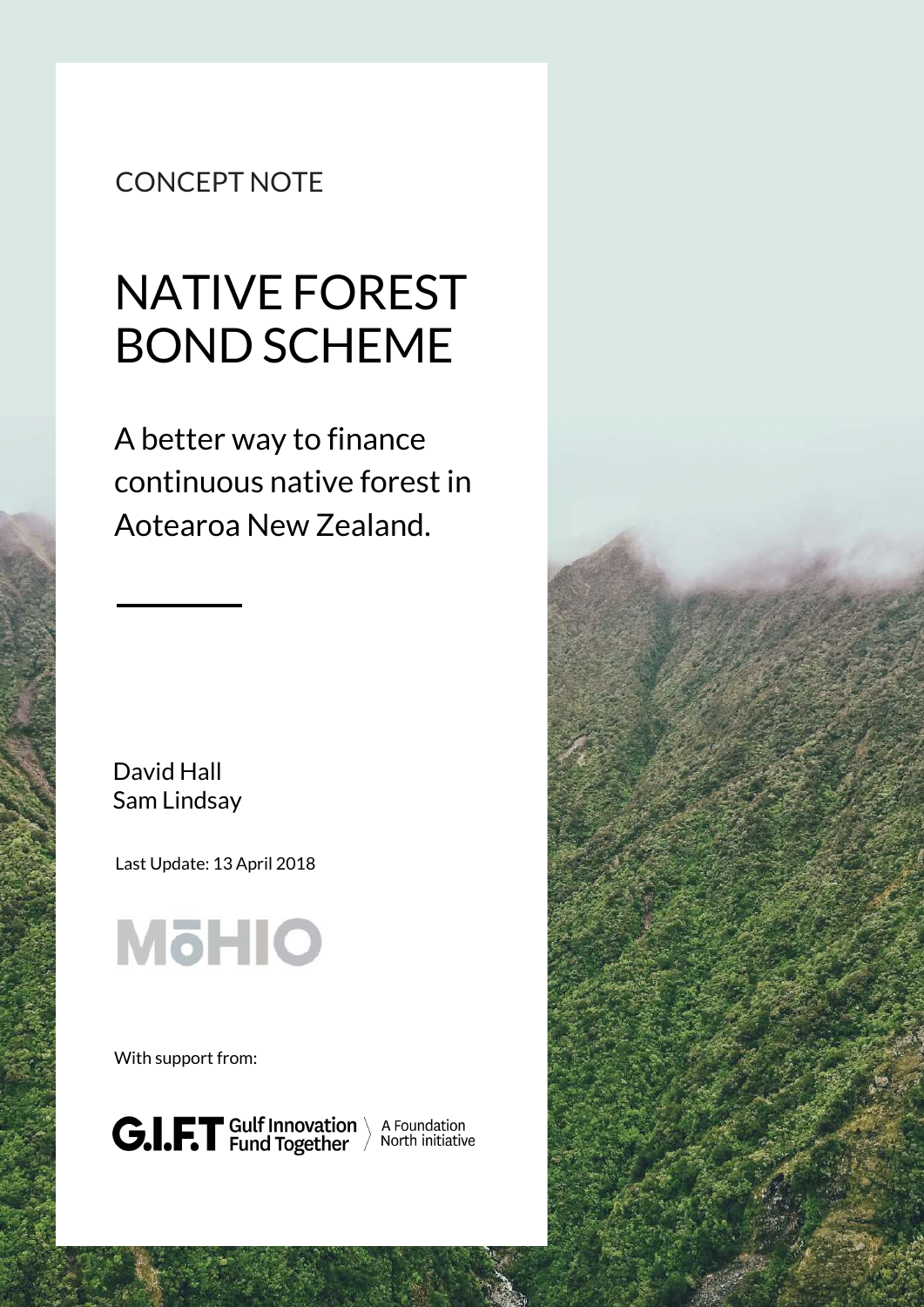The New Zealand Government is committed to increasing forest planting through its Billion Trees Programme, funded by the Provincial Growth Fund.

This should include continuous native forest on marginal erosion-prone land to enhance the mauri and resilience of the land, and to create carbon sinks to help New Zealand meet its international emissions targets.

## THE OPPORTUNITY

A 2017 analysis for the Ministry for Primary Industries puts the scale of moderate to extremely erosion-prone land suitable for afforestation at 1.131 million hectares, about 4.2% of New Zealand's total land area.

The Parliamentary Commissioner for the Environment (2016) estimated that regeneration of native forest on at least one million hectares of marginal land would offset about 17% of all the agricultural methane and nitrous oxide currently emitted annually, into the indefinite future. Through intervention and innovation, this carbon sequestration potential could be even higher.

1.1 MILLION HECTARES OF EROSION-PRONE LAND **MOHIO IS PASSIONATE ABOUT RESEARCH, POLICY & INVESTMENT SOLUTIONS THAT REFLECT AOTEAROA: ITS CIRCUMSTANCES, ITS VALUES & ITS UNIQUE OPPORTUNITIES.**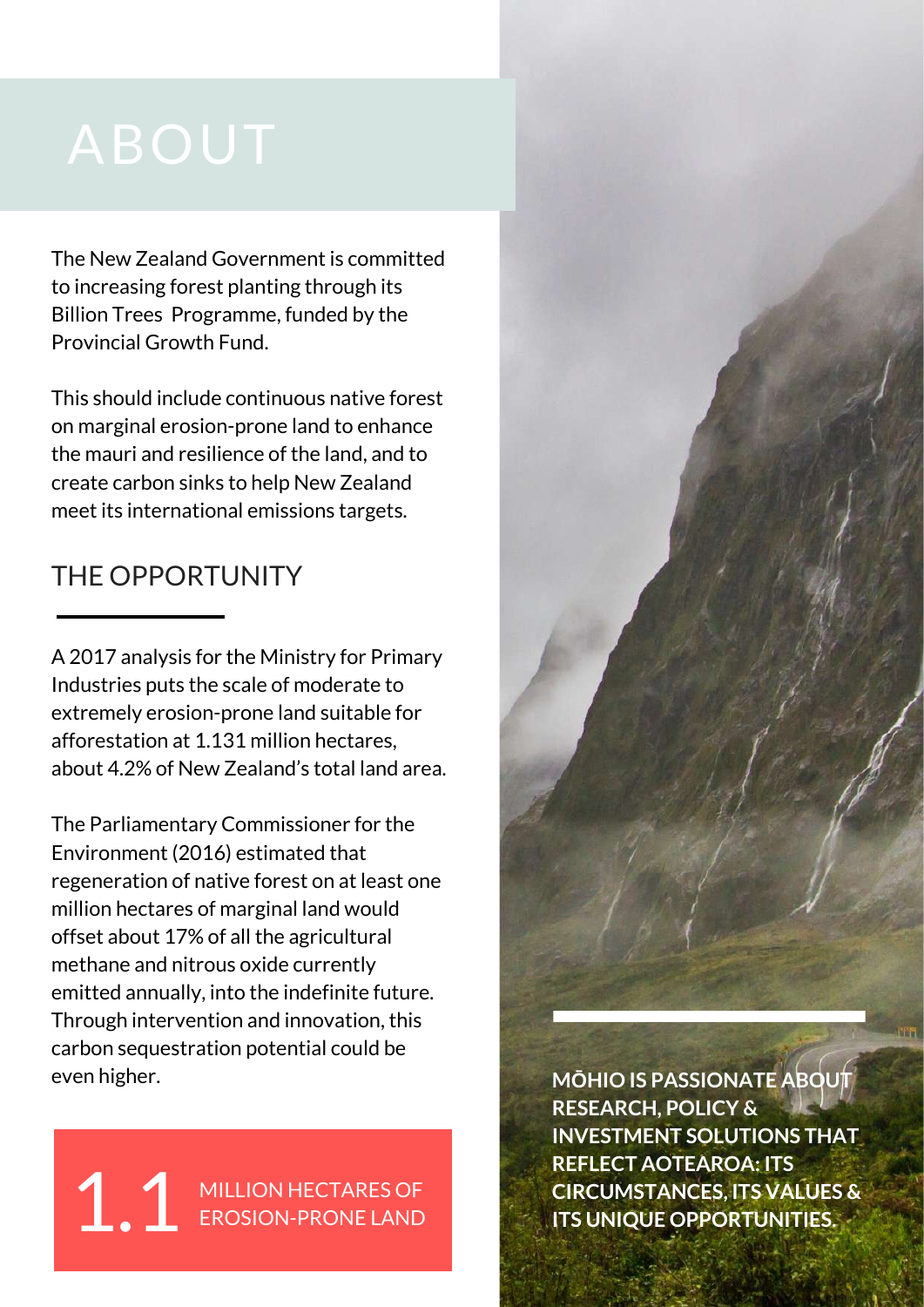The Native Forest Bond Scheme is underpinned by a unique financing structure, guaranteed by the New Zealand Government, which provides urgently needed upfront capital for large-scale native forest establishment.

## PROPOSAL OBJECTIVE

To create a scalable, national level scheme that enables landowners to create forest carbon sinks to reduce New Zealand's net greenhouse gas emissions and enhance land resilience.

## PAY FOR PERFORMANCE

The NFBS can establish forest more costeffectively and efficiently by the private sector under environmental outcomes-based, pay-for-performance contracts that guarantee results for the Government and attractive financial returns for investors.

## INTEGRATED OUTCOMES

The forest established through the NFBS creates a rich stack of social, environmental and economic benefits – both quantifiable and unquantifiable – which generates value for investors, landowners, regional communities, and the New Zealand public.



## THE OUTCOMES



**01** Number of trees (stems per hectare) **M O R E T R E E S**

#### **M O R E C A R B O N**

**02** Volume of carbon sequestered (tonnes of carbon per hectare)



### **M O R E C O - B E N E F I T S**

03 Avoided terrestrial erosion, reduced sediment in waterways, increased biodiversity, more regional jobs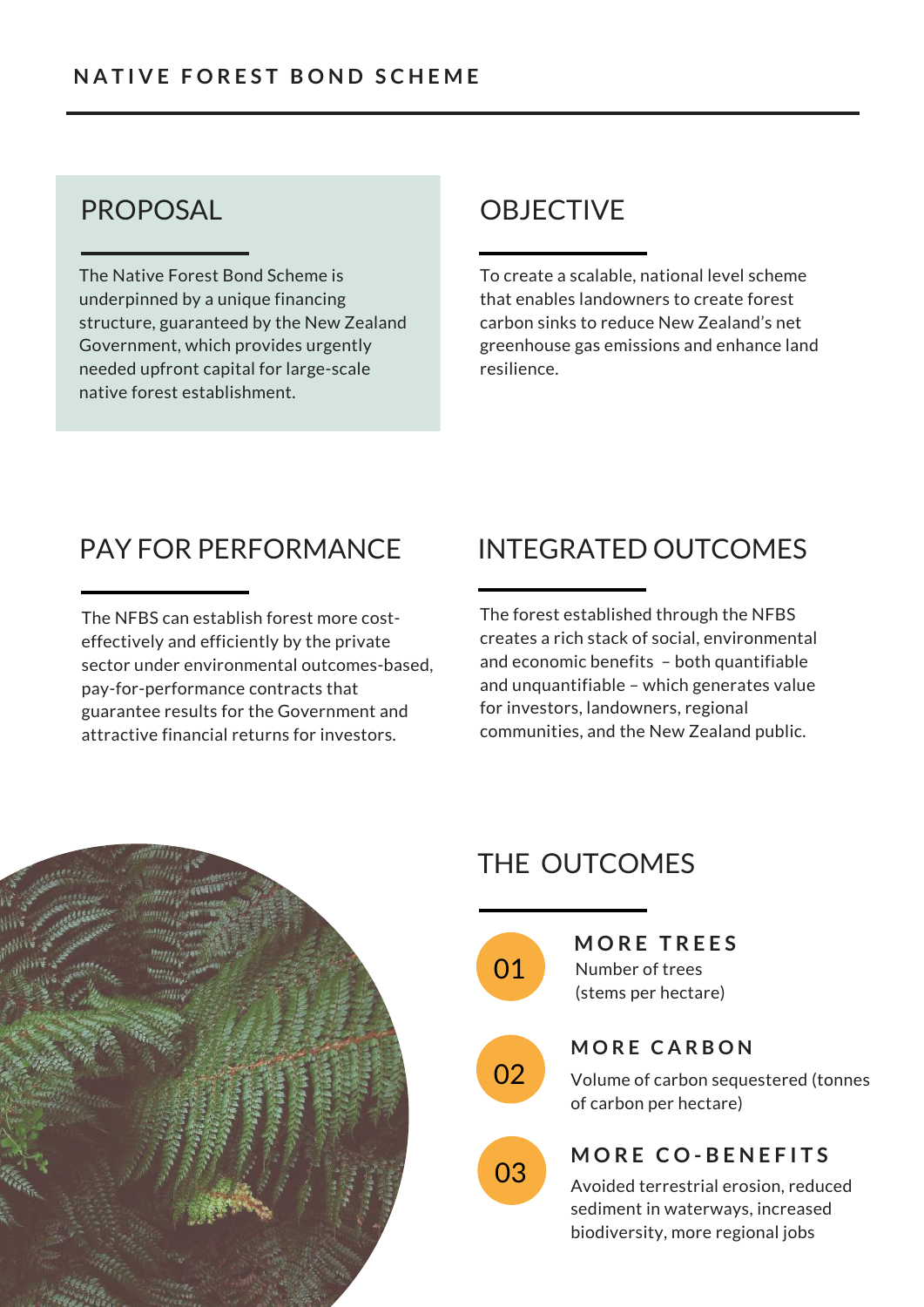#### WHAT IS AN IMPACT BOND?

"An Environmental Impact Bond is "a 'pay-for-performance' (PFP) contract that addresses an environmental issue. The PFP mechanism inherent in Environmental Impact Bonds (EIBs) will be similar to that of Social Impact Bonds (SIBs), whereby the government (or another contracting entity) pays an agreed-upon return if impact performance targets, as specified in the investment contract, are met. EIBs tend to represent a 'monetization' of future costs savings, whereby investors are paid a return based on the amount of cost savings generated by a particular project." – David Nicola (2013)



#### EXISTING SCHEMES ARE NOT REACHING THE POTENTIAL SCALE

Existing schemes (such as the AGS, PFSI and ECFP) do not yet reach the scale of the problem identified. Moreover, commercial forestry will not bridge the gap, because much of this steep and remote land is marginal for forestry as well as agriculture, due to the additional transport costs and logistical challenges of removing timber.

## AGS

The Afforestation Grant Scheme (AGS) is a \$20 million fund that targets 15,000 hectares between 2015 and 2020.

## PFSI

The Permanent Forest Sink Initiative (PFSI) has 15,900 hectares registered since 2006.

## **FCFP**

Erosion Control Funding Programme (ECFP) funds the establishment of forest on highly erodible land in the Gisborne district. By 2016, \$49 million was paid to treat 41,251 hectares.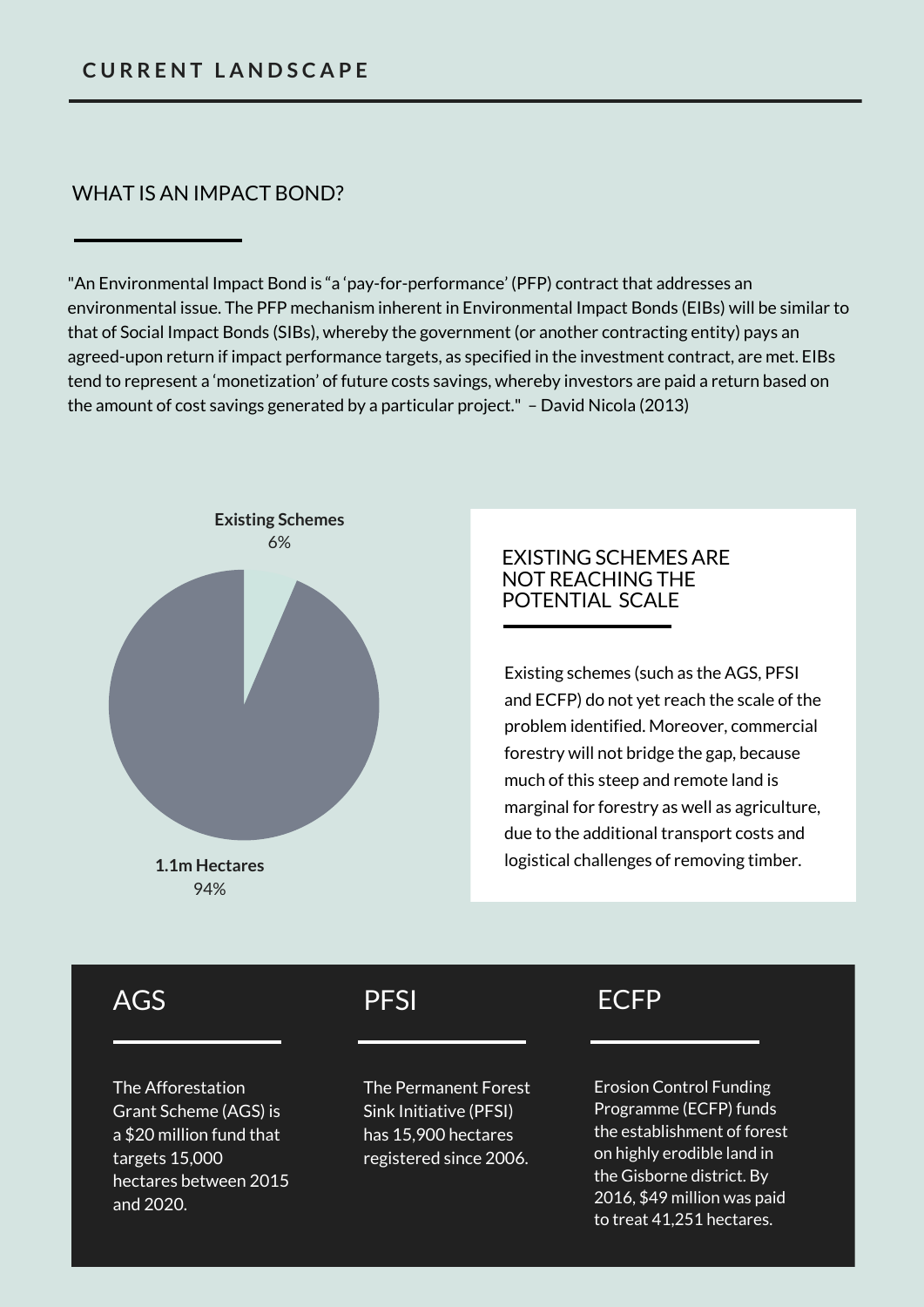

and non-contracted KPIs.

Based on the demonstrated impact of the program,

the Government pays the Intermediary who then

repays the Investors loan, with interest.

agreed-upon metrics.

THE GOVERNMENT

**PAYS FOR RESULTS** 

ongoing operations.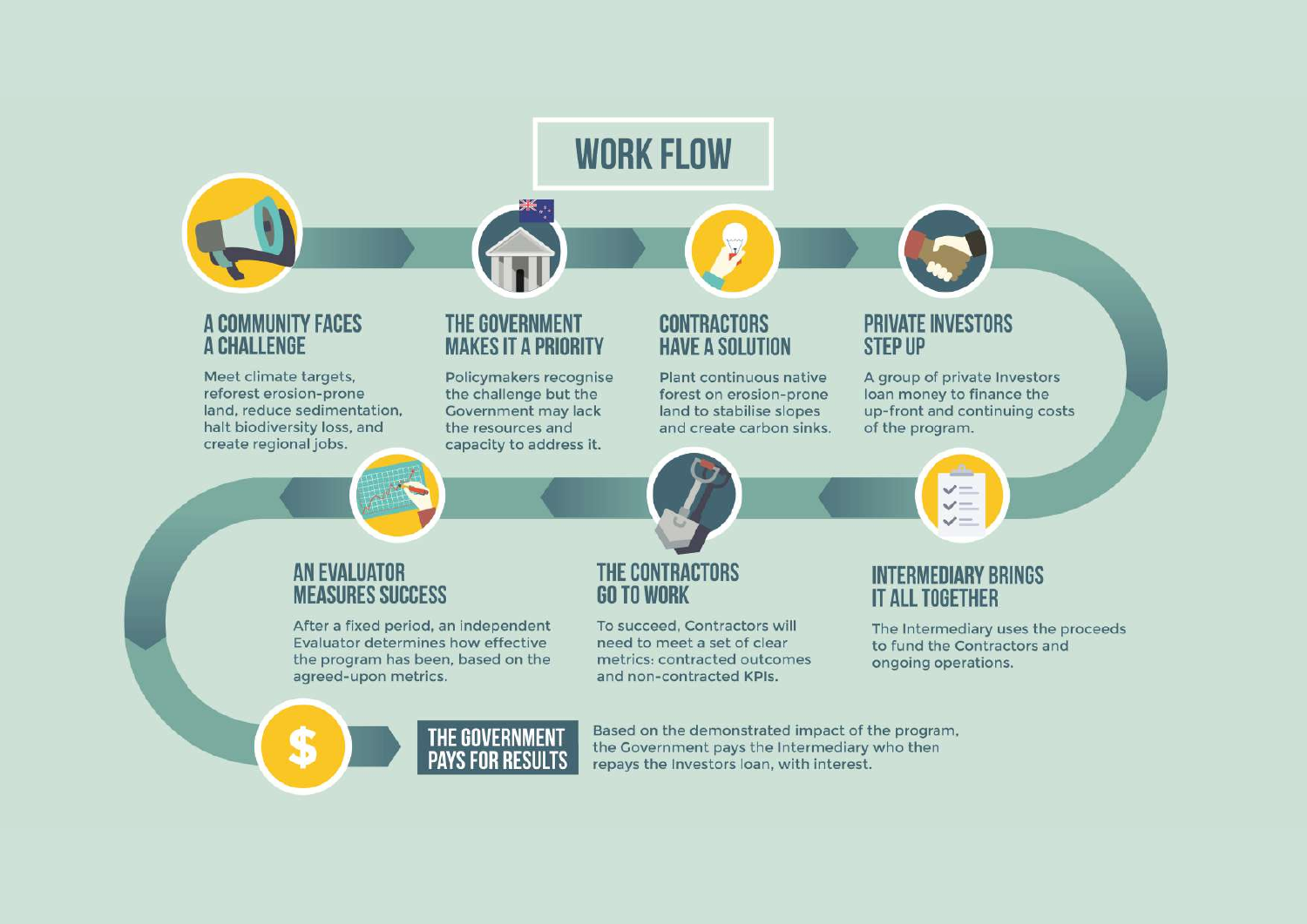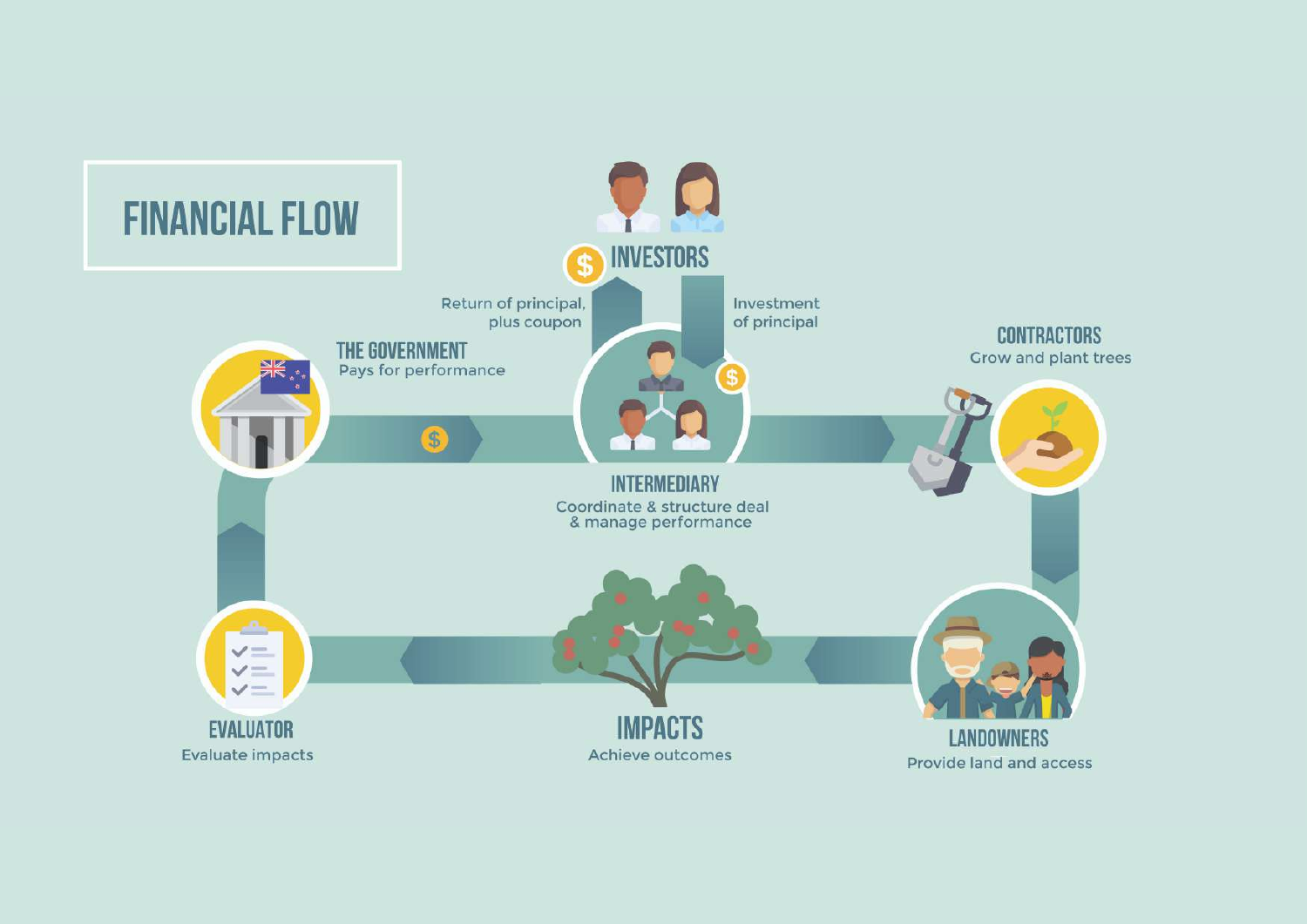**Contracting Agency:** On behalf of the Government, the Contracting Agency makes a promise to pay the Intermediary for managing a successful intervention with agreed-upon impacts. In this case, the outcome is continuous native forest which will remove carbon dioxide from the atmosphere, enhance the mauri and resilience of erosion-prone land and associated waterways, create meaningful employment opportunities in the regions, and enhance native biodiversity.

**The Intermediary:** This guarantee to pay for outcomes, formalised through a pay-for-performance contract between the Intermediary and the Contracting Agency, provides the Intermediary with the commercial conditions required to raise investment capital from private sector investors through issuing the Bond. Typically, the Intermediary is also tasked with coordinating and structuring the deal and managing performance of contractors.

**The Investors:** By purchasing the Bond, the Investors provide a loan (the principal) to the Intermediary which will be used as upfront capital for establishing new forest. The Investors are exposed to the risk that the Intermediary will not achieve the agreed-upon impacts, and are compensated for that risk by being paid an interest rate on the loan if the intervention is successful.

**Contractors & Landowners:** The Investors' capital (the principal) is used to pay the Contractors to identify and prepare planting sites, plant the trees, and maintain the sites afterwards. This enables the Landowners to make a land use conversion that they otherwise might not have had the time, resources or expertise to make.

**The Evaluator:** Once the forest is established, the Evaluator assesses whether the impact targets are successfully met. If the targets are met, payment is triggered from the Contracting Agency to the Intermediary, as per the pay-for-performance contract. This money is used to repay the Investors during the tenor (the lifetime) of the Bond.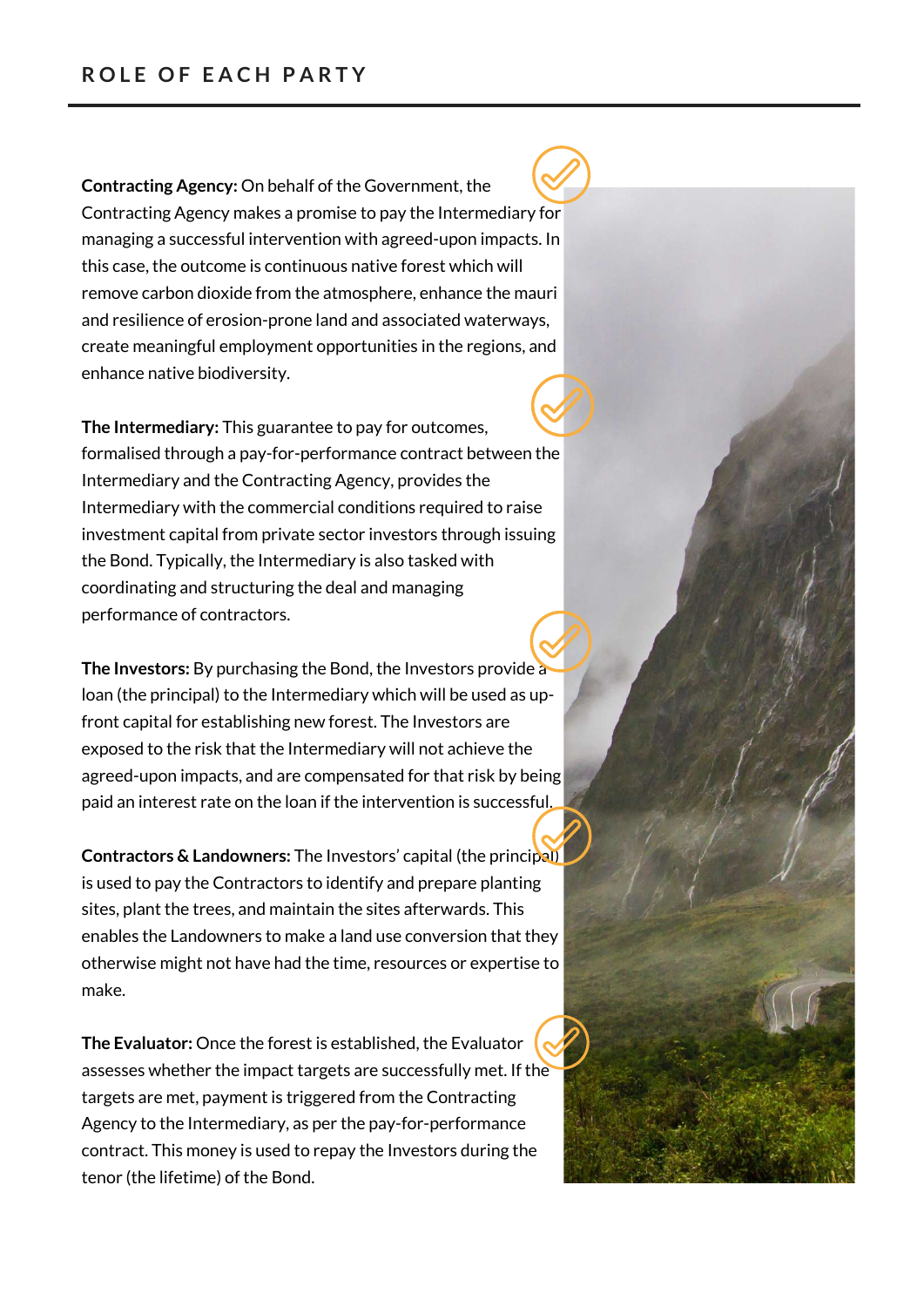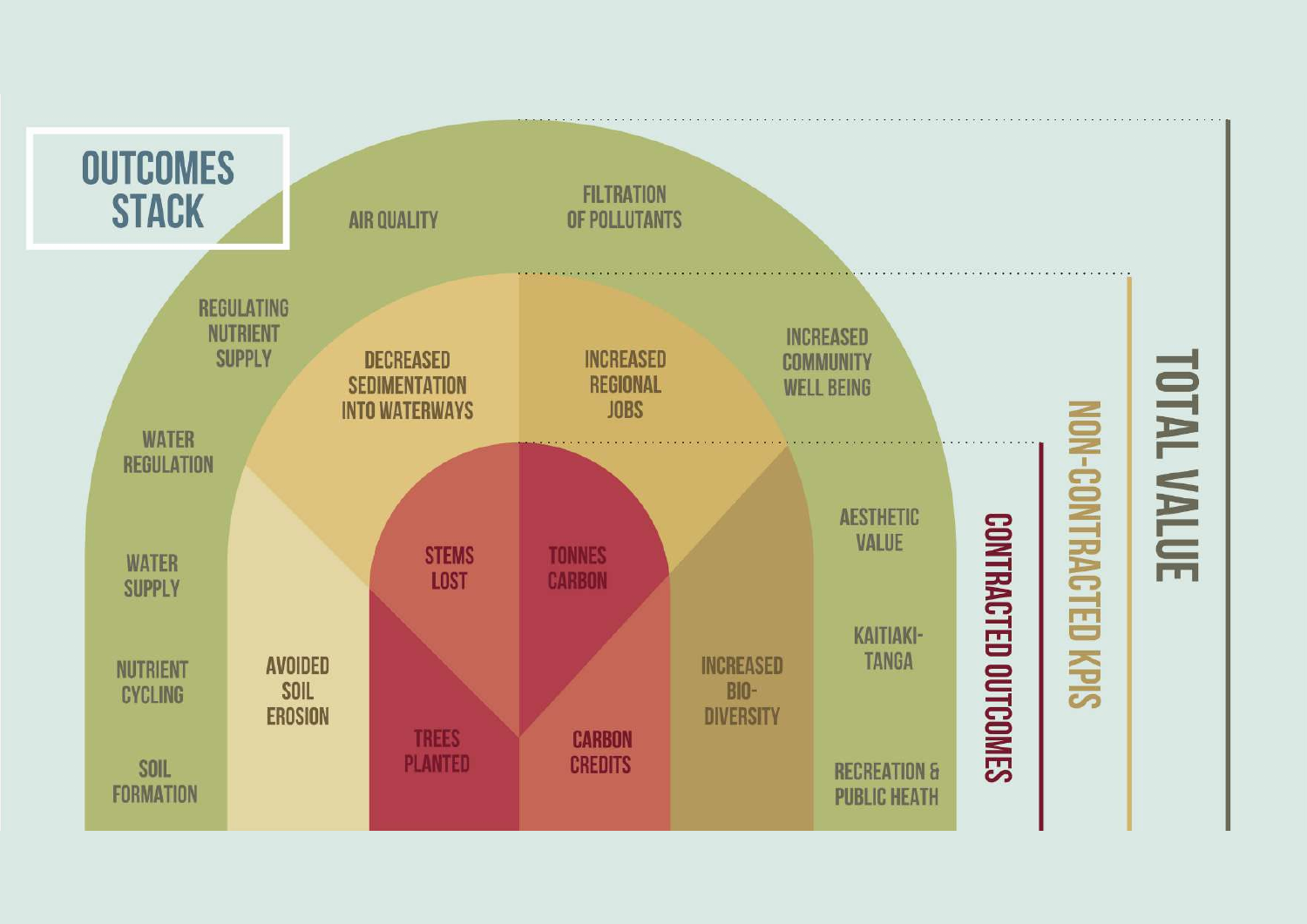- Note, any words or figures which are present between [brackets] are placeholder text which will form the basis of discussion with the Contracting Agency.
- A [10] year expected maturity bond to be issued by a special purpose vehicle (the "Issuer"). Two classes of bonds will be issued: senior bonds (Class A) and subordinated bonds (Class B).
- The Issuer will enter into an outcome agreement in the Contracting Agency under which it will be required to plant continuous native forest to an agreed standard in agreed areas. The Issuer will subcontract all its obligations under the outcome agreement to subcontractors agreed with the Contracting Agency. The Issuer will have the ability to replace the subcontractor for a breach of the subcontract which is not cured within any applicable grace period.
- The amount raised through the issue of bonds will be sufficient to cover the establishment costs of the bond and the project expenses and service interest payments up to the date by which the Government is expected to start making payments under the outcome agreement.
- Under the outcome agreement, the Government will make outcome payments depending on the actual performance of the project. No payments will be made unless minimum agreed performance is achieved.
- The outcome payments will comprise 2 components:
	- 1. A payment per healthy tree which will commence in month [45] and step up as the healthy trees mature and carbon sequestration capacity increases; and
	- 2. A payment per [unit of carbon sequestered] which will commence in month [66].
- The outcome payments will cease in month [120].
- The Government will be entitled to retain the AAUs from planting until month [120]; thereafter the AAU's will become NZU's and revert to the issuer for the benefit of the bondholders and finally the landowners.
- The proceeds of the bond and the outcome agreement payments will be deposited into a cash reserve and released periodically to pay agreed expenses in relation to the project including paying interest and scheduled principal payment amounts in respect of the bonds.
- At maturity of the outcome agreement, subject to the bondholders having been fully repaid any surplus balance in the reserve would be released to the Government as a reimbursement of previous outcome payments.
- If the outcome payments are not sufficient to fully repay the bonds, after month [120], the issuer will apply the proceeds of sale.